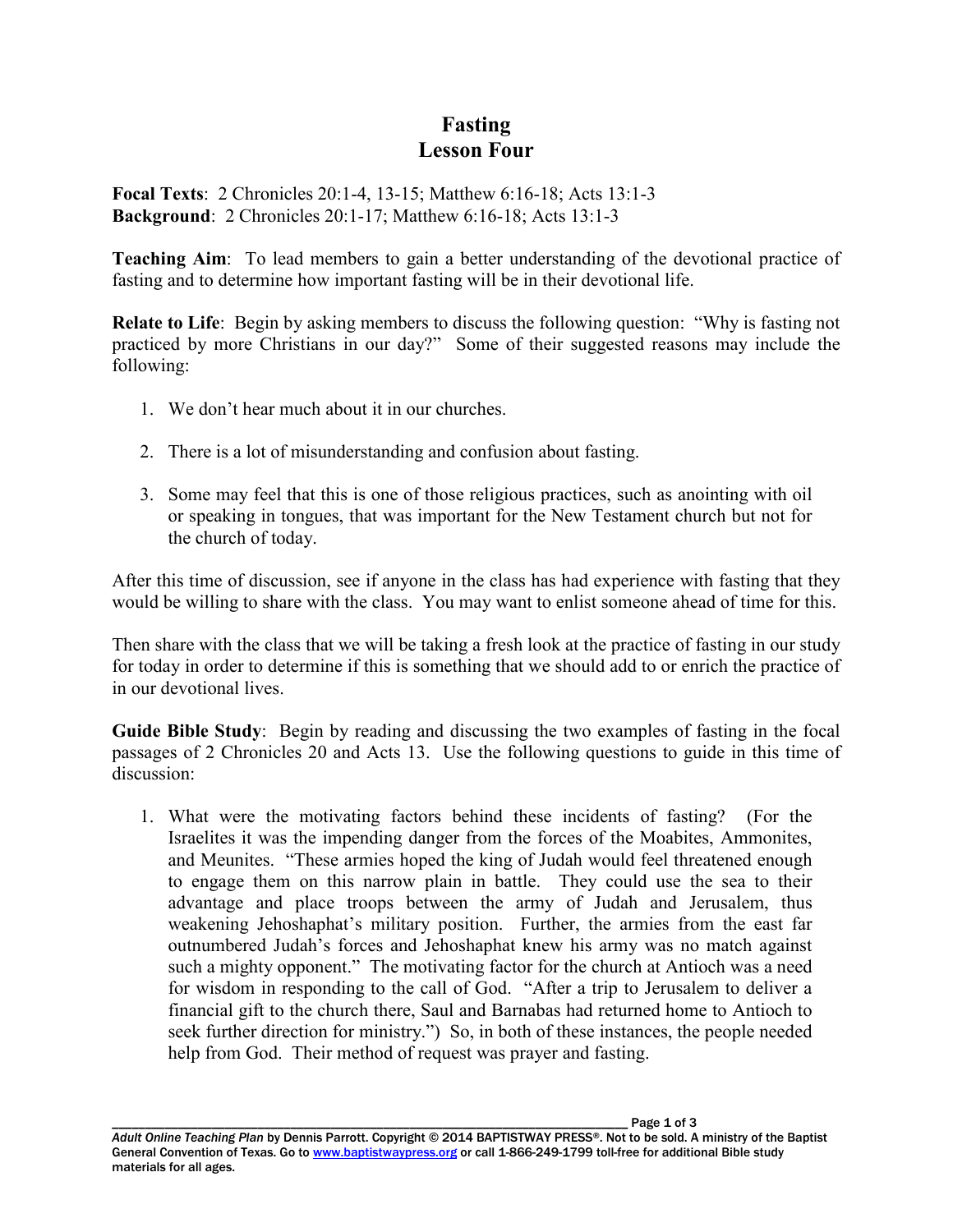- 2. What did these two acts of fasting have in common? (Both of these were corporate experiences of worship. 2 Chronicles 20:13 says that "all the men of Judah, with their wives and children and little ones, stood there before the Lord." In Acts "the church was together in worship and God revealed his plan for missionary action." "Notice in Acts 13:1-3 that the church in Antioch fasted. They were fasting and worshiping together." "They responded with a period of further fasting and prayer.") So, fasting was often a corporate activity as well as a part of a person's personal devotional time.
- 3. What were the results? (God spoke through Jahaziel to tell the people that He would take care of their enemies. The Holy Spirit spoke to the people at Antioch to let them know of God's plans for Barnabas and Saul and their church.)

Then share with members that guidelines for fasting can be found in Matthew 6:16-18. Before reading these verses ask members to listen for these guidelines. These will include the following:

- 1. They were expected to fast. ("When you fast.")
- 2. There is a difference between ceremonial fasts and personal times of fasting. ("The phrasing of this text clearly indicates he was not talking about ceremonial fasts like the Day of Atonement-everyone was fasting on that day. He was giving instructions about personal fasting. His disciples were Jews who already knew how to observe the feasts and celebrations. He was leading them to a deeper understanding of spiritual disciplines. He was calling them beyond the legalistic and hypocritical displays of religiosity rampant in his day.")
- 3. This is a spiritual discipline that we should engage in. ("It is not reserved for 'superspiritual' Christians. This is an activity for all of us.")
- 4. We are not to make a big show of it! ("People have always been tempted to parade their spirituality in front of others. Jesus specifically condemns this. Fasting is a private decision. Jesus instructed his followers to continue their normal hygiene practices as usual. In other words, don't use fasting as an occasion to prove to others how spiritual you are!")
- 5. There is a connection between the practice of fasting and God's response. ("He expressed the truth that God pays attention to what we do. He responds to His people. God is not aloof or disinterested. Fasting is a spiritual discipline that gets both our attention and God's attention.")
- 6. Fasting is a personal decision. ("We need prayer support when we are fasting, so we can inform a handful of our close brothers and sisters in Christ about our intent to fast and pray. They can support us and pray for us during our time of fasting. However, we don't announce it to the world just so others will be impressed. We fast for spiritual reasons only. It is a spiritual exercise-not a weight-loss program!")

Page 2 of 3 *Adult Online Teaching Plan* by Dennis Parrott. Copyright © 2014 BAPTISTWAY PRESS®. Not to be sold. A ministry of the Baptist General Convention of Texas. Go to www.baptistwaypress.org or call 1-866-249-1799 toll-free for additional Bible study materials for all ages.